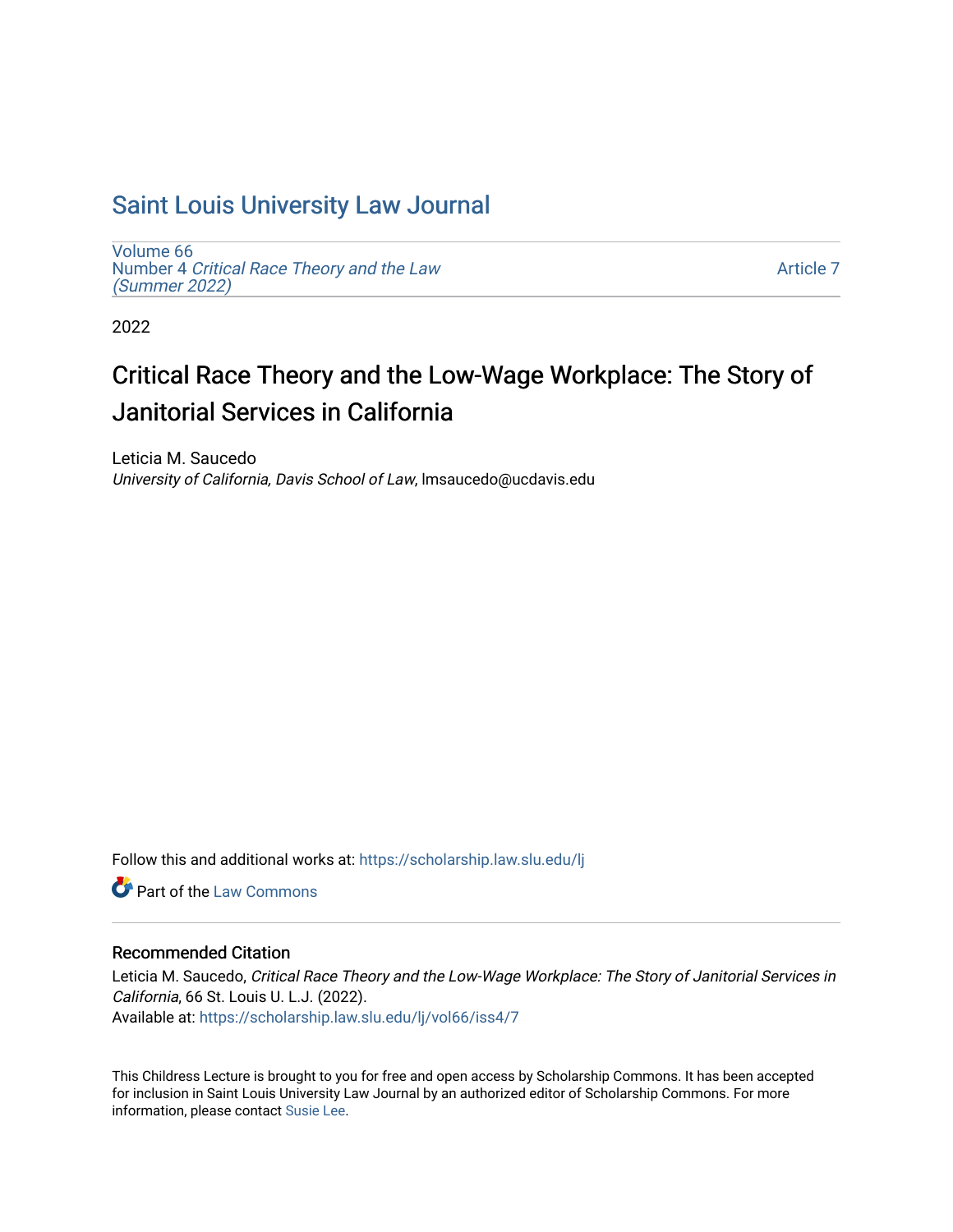## **CRITICAL RACE THEORY AND THE LOW-WAGE WORKPLACE: THE STORY OF JANITORIAL SERVICES IN CALIFORNIA**

#### LETICIA M. SAUCEDO[\\*](#page-1-0)

#### ABSTRACT

*Critical race and racial capitalism theories posit that systems and structures in the workplace reinforce each other to create oppressive conditions for groups of workers based on race, national origin, and/or sex. Some of these structures are reproduced from other areas of work and have roots in exploitative labor conditions. Civil rights lawyers attempting to use existing laws or develop new*  laws to root out these structures face obstacles within and outside the judicial *system. This Essay focuses on two laws recently passed in California to protect vulnerable workers: the California Property Service Workers Protection Act, which seeks to protect janitorial services workers from highly exploitative practices of their employers, and the Stand Against Non Disclosures Act and its amendment, the Silenced No More Act, which seek to ensure that harassment in the workplace is no longer hidden in settlement or severance agreements. Reading these statutes through a critical race lens demonstrates both their importance to changes in the workplace and their limitations in the face of intractable employer and societal attitudes.*

*The interaction of these two laws further demonstrates several tenets of Critical Race Theory ("CRT"). This Essay applies these tenets to the janitorial services industry and evaluates the effectiveness of laws meant to protect janitors through a critical race lens. Legislation such as these laws focuses on practices that should be eliminated in the workplace. The legislation does not end systems such as contracting, and it does not end conditions that allow hostile work environments to proliferate. These laws do, however, provide starting points for janitors seeking to improve their workplaces. CRT helps continue interrogation of such legislation and pushes for more systemic change by focusing on the ways in which race informs the treatment of janitors.* 

<span id="page-1-0"></span><sup>\*</sup> Martin Luther King, Jr., Professor of Law, University of California, Davis School of Law.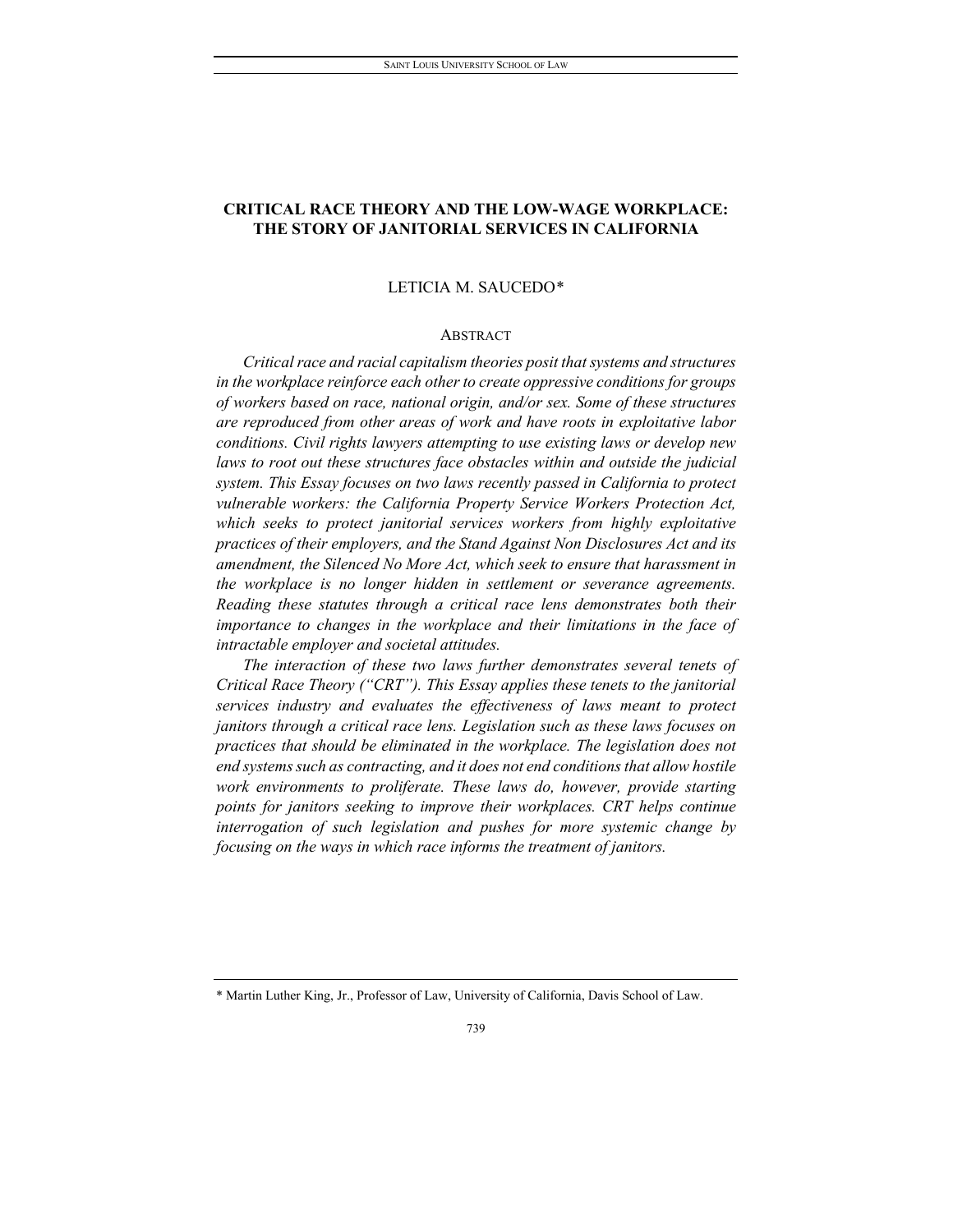#### **INTRODUCTION**

In the workplace, critical race and racial capitalism theories posit that systems and structures reinforce each other to create oppressive conditions for groups of workers based on race, national origin, and/or sex.<sup>[1](#page-2-0)</sup> Some of these structures are reproduced from areas of work—such as agricultural work—and have roots in exploitative labor conditions.<sup>[2](#page-2-1)</sup> One such structure is the subcontracting system, which allows employers to contract with brokers who hire workers and presumably shield employers from liability.<sup>[3](#page-2-2)</sup> This structure, typical in low-wage industries, from agricultural work and garment work to construction and janitorial services, creates distance between workers and the users of their services, and it creates a production system characterized by "extreme exploitation, included the absence of a living wage or benefits, poor working conditions, such as health and safety hazards, and arbitrary discipline."[4](#page-2-3) This contracting structure is, as this Essay describes, also characterized by discriminatory and hostile work environment conditions.

Civil rights lawyers attempting to use existing laws or develop new laws to root out these structures face obstacles within and outside the judicial system.<sup>[5](#page-2-4)</sup> This Essay focuses on two laws recently passed in California to protect vulnerable workers. The first, the California Property Service Workers Protection Act, seeks to protect janitorial services workers from highly exploitative practices of their employers.<sup>[6](#page-2-5)</sup> The second, the Stand Against Non Disclosures Act—and its amendment, the Silenced No More Act—seeks to ensure that harassment in the workplace is no longer hidden in settlement or severance agreements.<sup>[7](#page-2-6)</sup> Reading these statutes through a critical race lens demonstrates both their importance to changes in the workplace and their limitations in the face of intractable employer and societal attitudes.

The interaction of these two laws demonstrates several tenets of Critical Race Theory. Most notably, laws that seek to change conditions for the most vulnerable workers must address race to be most effective. Second, "bad actor" laws inevitably fail to dismantle the systems that keep workers vulnerable. Third, the dominant society (of which employers are emblematic) racializes different groups at different times, using similar structures. Finally, stories

7*. See* CAL. CIV. PROC. CODE § 1001 (2022); CAL. GOV'T CODE § 12964.5 (2022).

<sup>1.</sup> DESTIN JENKINS & JUSTIN LEROY, HISTORIES OF RACIAL CAPITALISM 3 (2021).

<span id="page-2-1"></span><span id="page-2-0"></span><sup>2.</sup> ERNESTO GALARZA, FARM WORKERS AND AGRI-BUSINESS IN CALIFORNIA, 1947–1960 55–58 (1977).

<span id="page-2-2"></span><sup>3.</sup> For a description of the subcontracting system and its effects on unionization, see RUTH MILKMAN, L.A. STORY: IMMIGRANT WORKERS AND THE FUTURE OF THE U.S. LABOR MOVEMENT 78 (2006).

<span id="page-2-6"></span><span id="page-2-5"></span><span id="page-2-4"></span><span id="page-2-3"></span><sup>4.</sup> SCOTT L. CUMMINGS, AN EQUAL PLACE: LAWYERS IN THE STRUGGLE FOR LOS ANGELES 12–13, 34 (2021).

<sup>5</sup>*. Id*. at 483–95.

<sup>6</sup>*. See generally* CAL. LAB. CODE §§ 1420–1434 (2016).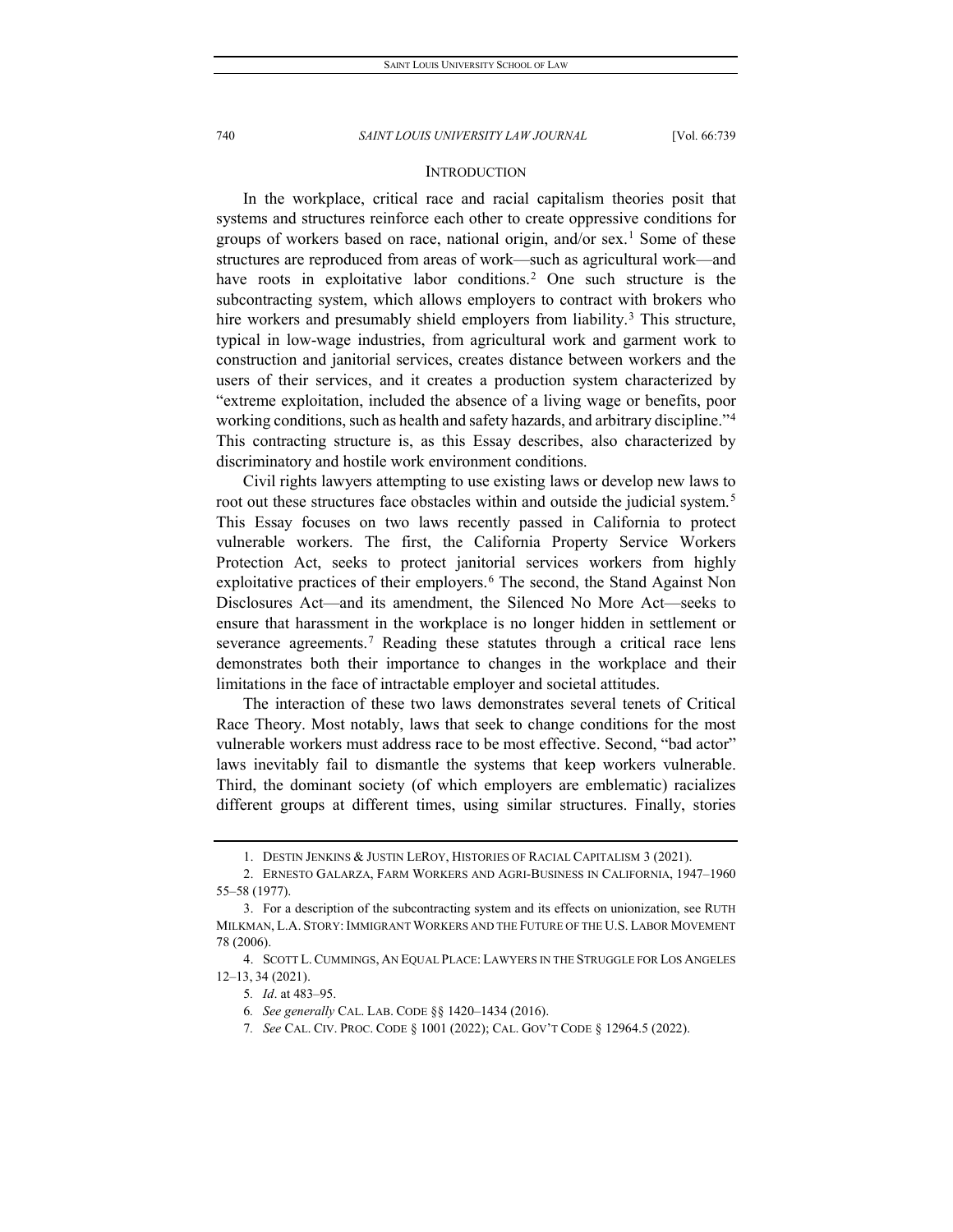provide a counter-narrative to the assumptions about why jobs are racialized; the stories are so powerful that dominant society seeks to silence them. This Essay applies each of these tenets to the janitorial services industry and evaluates the effectiveness of laws meant to protect janitors through a critical race lens.

## I. CALIFORNIA LAWS PROTECTING JANITORS AND PROHIBITING EMPLOYEE SILENCING

Workplace conditions for janitors have been documented as unsafe for several reasons. First, janitors tend to work after business hours and often at night. They have little access to upper-level supervisors, and many times their point of contact with a company is the same supervisor who is harassing them.<sup>[8](#page-3-0)</sup> Fear of retaliation, language barriers, and lack of familiarity with laws that protect them make it less likely that janitors complain to higher-level authorities about their treatment. This is especially the case if janitors are Latinx, immigrant, female, or some combination.<sup>[9](#page-3-1)</sup> When harassment occurs, workers find it difficult to achieve redress through internal employer grievance processes.<sup>[10](#page-3-2)</sup> Finally, the contracting system in the janitorial services industry makes it difficult for workers to hold end user companies accountable for discrimination in the workplace.<sup>[11](#page-3-3)</sup> Two laws aimed at protecting vulnerable workers demonstrate the opportunities and challenges for low-wage workers in service industries.

#### *A. The California Property Service Workers Protection Act*

In 2016, the California legislature enacted the California Property Service Workers Protection Act to require all janitorial employers to register with the California Labor Commissioner's Office and to provide employees sexual harassment prevention training biennially.<sup>[12](#page-3-4)</sup> The law is aimed at ensuring that employers keep records of wage and hour requirements for employees, workers compensation, and any other conditions of employment.[13](#page-3-5) It is also aimed at ensuring that fly-by-night practices of janitorial services companies are curtailed by keeping track of those companies and holding them accountable for violations of employment law.[14](#page-3-6) The law broadly covers employers of janitors

<span id="page-3-2"></span><span id="page-3-1"></span><span id="page-3-0"></span><sup>8.</sup> HELEN CHEN ET AL., THE PERFECT STORM: HOW SUPERVISORS GET AWAY WITH SEXUALLY HARASSING WORKERS WHO WORK ALONE AT NIGHT 5 (Univ. of Cal., Berkeley Lab. Occupational Health Program 2016), https://lohp.berkeley.edu/wp-content/uploads/2016/05/The-Perfect-Storm.pdf [https://perma.cc/5ZJW-WKE3].

<sup>9</sup>*. Id.* at 4.

<sup>10</sup>*. Id.* at 7.

<span id="page-3-3"></span><sup>11</sup>*. Id.* at 6.

<span id="page-3-4"></span><sup>12.</sup> CAL. LAB. CODE §§ 1420−34 (2016).

<span id="page-3-5"></span><sup>13</sup>*. Id.* § 1421 (2019).

<span id="page-3-6"></span><sup>14</sup>*. See id.* § 1428.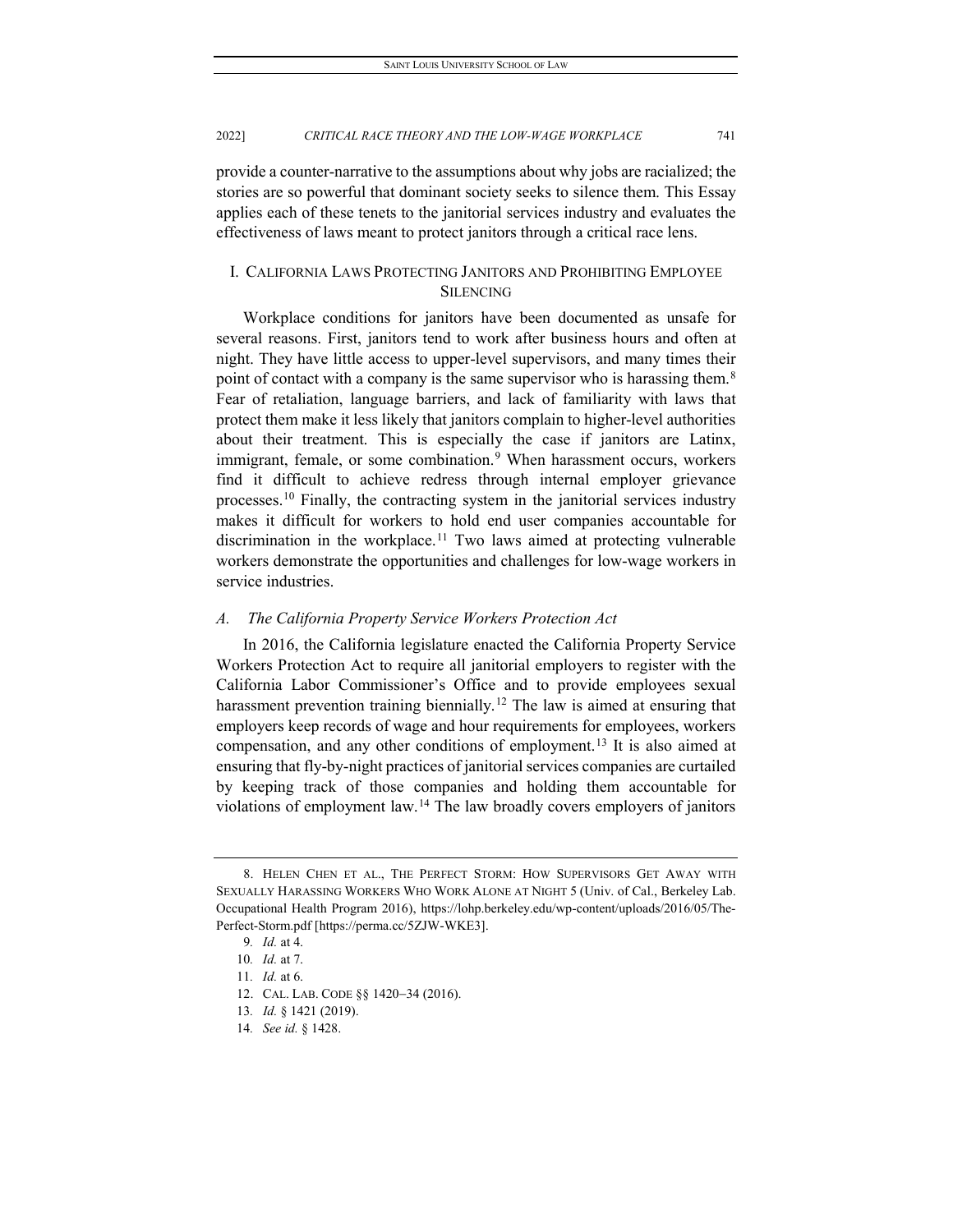who are employees, independent contractors, or franchisees.<sup>[15](#page-4-0)</sup> It prohibits registration to employers who have outstanding wage violation judgments, payroll, social security or income tax obligations, or unpaid disability insurance debts.[16](#page-4-1) Further, the Act prohibits registration to employers who have pending or outstanding administrative judgments for violations of the California Fair Employment and Housing Act. A janitorial employer who fails to register is liable for fines up to \$10,000, and a janitorial employer who submits a false statement is liable for \$10,000 fines for every false statement on an application.<sup>[17](#page-4-2)</sup>

The Act's sexual harassment training provision requires employers to utilize peer training programs run by organizations with extensive experience with janitorial services workers as well as with low-wage immigrant workers.<sup>[18](#page-4-3)</sup> The peer trainers must have at-work experience in the janitorial service sector.<sup>[19](#page-4-4)</sup> The idea behind the training structure is that peer trainers have first-hand knowledge of the conditions in the industry and can speak to the experiences of janitorial service workers.<sup>[20](#page-4-5)</sup>

Importantly, the registration requirements of the Act are modeled on similar legislation regulating agricultural work in the state. Agricultural work has historically been structured through a subcontracting system with agricultural contractors who hire workers directly.<sup>[21](#page-4-6)</sup> In order to deal with the problem of wage theft and inadequate tracking of employment records, California enacted a registration system to ensure agricultural workers were somewhat protected.<sup>[22](#page-4-7)</sup> In the late 20th Century, employers began to jettison their janitorial departments, partly in response to organizing campaigns in the industry.<sup>[23](#page-4-8)</sup> Subcontracting arrangements proliferated as employers followed the lead of the agricultural, garment, construction, and other low-wage industries.

The Property Service Workers Protection Act was, like the registration statutes it was modeled after, meant to address compliance with employment laws like workers compensation, unemployment compensation, social security benefits, and Federal Insurance Contributions Act ("FICA") and Medicare tax obligations. In addition, it was meant to protect employees from sexual harassment in the workplace.

- <span id="page-4-2"></span>17. CAL. LAB. CODE § 1423(c) (2016).
- 18*. Id.* § 1429.5(g) (2020).
- 19*. Id.* § 1429.5(g)(2).

- 21. GALARZA, *supra* note 2, at 56.
- 22*. See* CAL. LAB. CODE §§ 1683, 1690 (2015).

<span id="page-4-8"></span><span id="page-4-7"></span><span id="page-4-6"></span><span id="page-4-5"></span><span id="page-4-4"></span><span id="page-4-3"></span>23. RUTH MILKMAN, ORGANIZING IMMIGRANTS: THE CHALLENGE FOR UNIONS IN CONTEMPORARY CALIFORNIA 201 (2000).

<span id="page-4-0"></span><sup>15</sup>*. Id.* § 1420(a)(1) (2020).

<span id="page-4-1"></span><sup>16</sup>*. Id.* § 1429 (2016).

<sup>20</sup>*. Id.* § 1429.5(g)(3).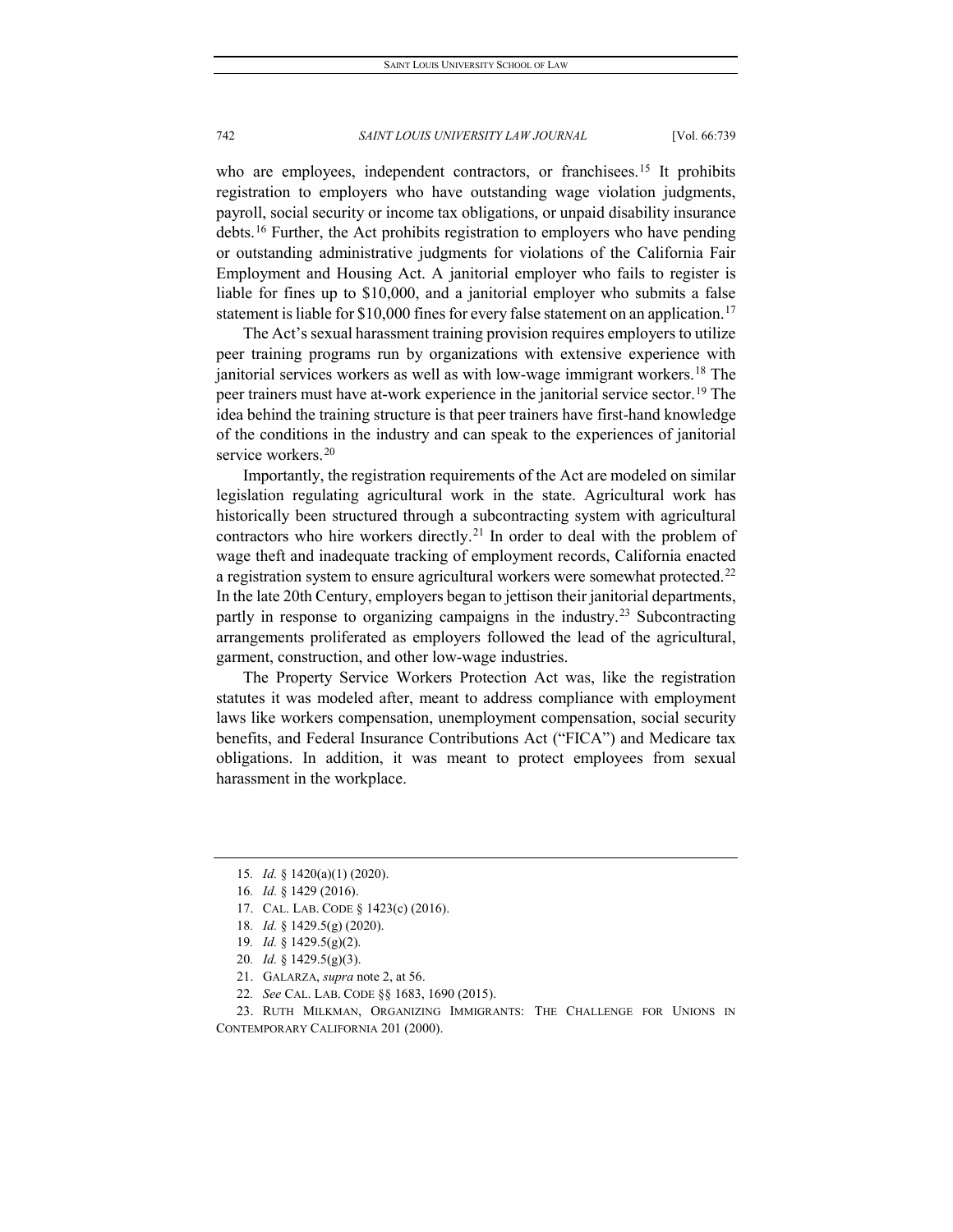## *B. The Sexual Harassment Omnibus Bill and the Prohibition Against Secret Settlements*

In 2018, the California legislature passed two related laws. First, Senate Bill 820 ("SB 820") prohibits confidentiality provisions in workplace settlement agreements that would seek to prevent disclosure of sexual harassment, sexual offenses, or sex-based discrimination.[24](#page-5-0) Second, Senate Bill 1300 ("SB 1300") strengthens protections against harassment and hostile work environment conditions by making an employer responsible for the acts of nonemployees who harass.<sup>[25](#page-5-1)</sup> It also prohibits employers from requiring the release of a claim or right under Fair Employment and Housing Act ("FEHA") or from enforcing nondisparagement agreements that would deny employees the right to disclose information about unlawful acts in the workplace, including but not limited to, sexual harassment.<sup>[26](#page-5-2)</sup> The statute also lowers the burden for plaintiffs seeking to bring hostile work environment claims and expands protection to independent contractors.[27](#page-5-3)

The impetus for both laws was the #MeToo movement, which focused attention on the seeming intractability of sexual harassment and assault in the workplace.[28](#page-5-4)

The California Legislature found it necessary to expand the protections of the sexual harassment laws to all forms of harassment—not just sex-based discrimination—in 2021.<sup>[29](#page-5-5)</sup> Presumably, a janitorial services worker is now able to make a claim for race or national origin harassment against a company, and that worker would benefit from the laws protecting against workplace sexual harassment and the silencing that surrounds it. The law, effective January 1,  $2022<sup>30</sup>$  $2022<sup>30</sup>$  $2022<sup>30</sup>$  applies to all forms of harassment, discrimination, and retaliation in the workplace based on protected categories, such as race, religious creed, color, national origin, ancestry, physical disability, mental disability, medical condition, genetic information, marital status, sex, gender, gender identity, gender expression, age, sexual orientation, or veteran or military status of any

<span id="page-5-4"></span>28*. See* Erik A. Christiansen, *How Are the Laws Sparked by #MeToo Affecting Workplace Harassment?*, AM. BAR ASS'N LITIG. NEWS (May 8, 2020), https://www.americanbar.org/groups /litigation/publications/litigation-news/featured-articles/2020/new-state-laws-expand-workplaceprotections-sexual-harassment-victims/ [https://perma.cc/69D4-CTE].

<span id="page-5-6"></span><span id="page-5-5"></span>29. S.B. 331, 2021 Leg., Reg. Sess. (Cal. 2021) (enacted) (amending CAL. GOV'T CODE § 12964.5).

30*. Id*.

<sup>24.</sup> CAL. CIV. PROC. CODE § 1001 (2022).

<sup>25.</sup> CAL. GOV'T CODE § 12940 (2021).

<sup>26</sup>*. Id.* § 12964.5 (2022).

<span id="page-5-3"></span><span id="page-5-2"></span><span id="page-5-1"></span><span id="page-5-0"></span><sup>27.</sup> The statute allows claimants to bring suit for even a single incident of harassment, makes relevant discriminatory remarks even if not uttered by a decisionmaker, eliminates defenses about the past character or nature of a particular workplace, and establishes that harassment cases should not be disposed of on summary judgment. *Id.* § 12923(b)–(e) (2019).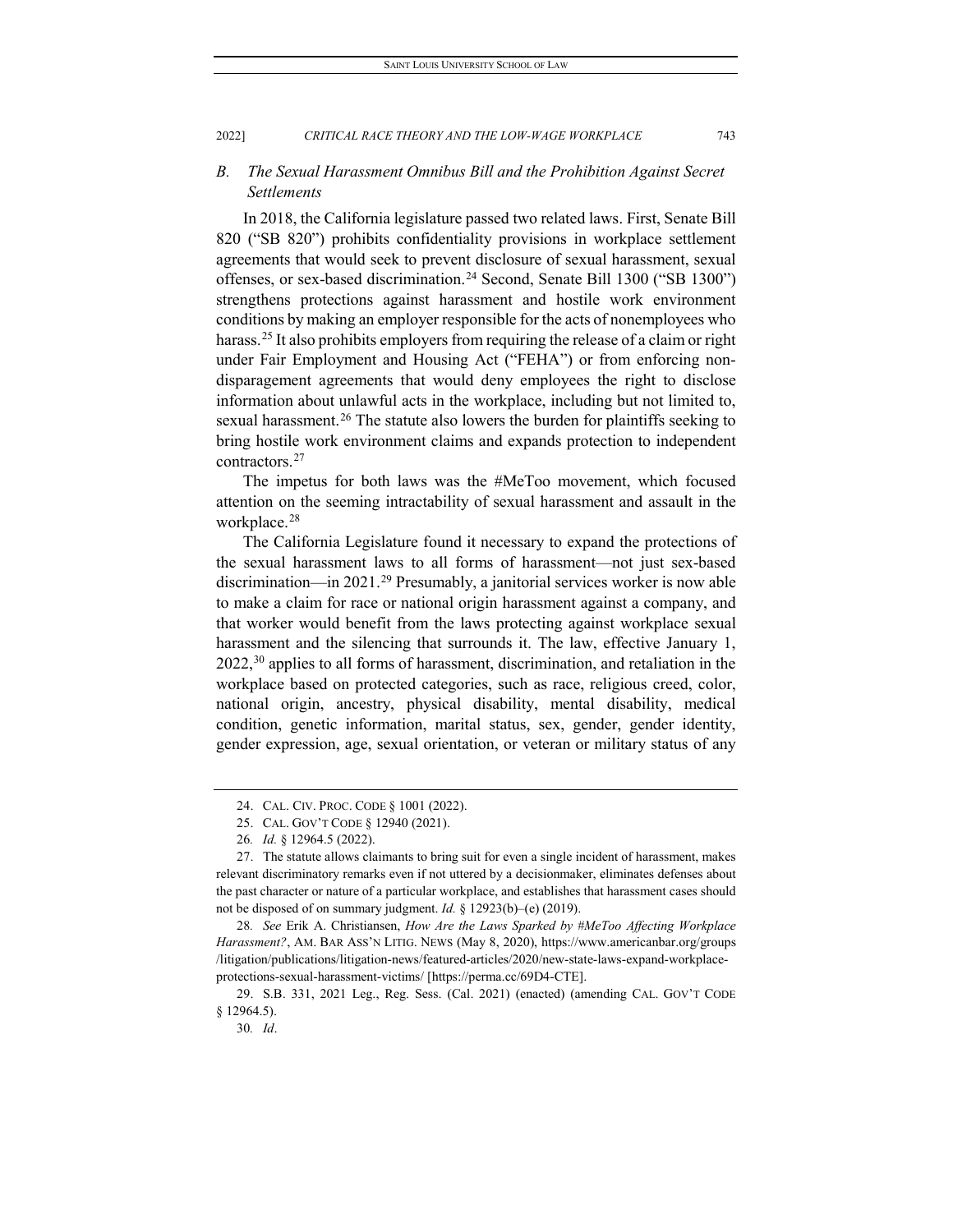person. It prohibits nondisclosure or confidentiality provisions in settlement agreements that would prevent employees from disclosing facts related to such discrimination.<sup>[31](#page-6-0)</sup>

The examples of these statutes demonstrate the uphill battles that janitorial service workers face, not just from employers, but from lawyers, insurance companies who control much of the litigation in this arena, and an informal adjudication system that is accustomed to conditioning settlements on confidentiality, non-disparagement, and nondisclosure provisions. And although the Property Service Workers Protection Act reduces some of the obstacles of identifying responsible parties, it does not aim to prevent the types of harassment that exist alongside sexual harassment, such as that based on race. While one of the statutes identifies and focuses on the responsible parties, the other focuses on the types of discrimination that workers face. The next section of this Essay discusses the effects of the different foci in these statutes through the lens of CRT.

#### II. CRITICAL RACE THEORY AND THE ENFORCEMENT OF LAWS

Several tenets of CRT stand out in the story of the janitorial service workers in California. First, the workers' story must be centered in discussions about the problem and how to solve it. Second, to protect most effectively, laws must address race. Third, "bad actor" laws inevitably fail to dismantle the systems that keep workers vulnerable. Fourth, the dominant society (of which employers are emblematic) racializes different groups at different times, using similar structures. Finally, stories provide the counter-narrative to the assumptions about why jobs are racialized; the stories are so powerful that dominant society seeks to silence them.<sup>[32](#page-6-1)</sup>

Neither the janitor services registration law nor the anti-harassment/antisilencing laws mention race as a motivating factor for their enactment. They can be used, however, to tell the stories of janitors who labor under discriminatory workplace conditions. This Section explores how CRT helps us introduce race into an analysis of the workplace through the lens of protective legislation.

#### *A. Centering Race in Rights Protection*

Importantly, the laws discussed above are centered in two different stories: the story of the devolution of the janitorial services industry as it became more immigrant and Latinx; and the story of sexual assault and harassment at the center of the #MeToo movement. To re-center the story, an example from the viewpoint of the janitorial worker perspective is instructive. In 2017, a group of

<sup>31.</sup> CAL. GOV'T CODE §§ 12964.5(a)(1)(B)−(b)(2)(B) (2022).

<span id="page-6-1"></span><span id="page-6-0"></span><sup>32.</sup> For an in-depth discussion of each of these tenets, see RICHARD DELGADO & JEAN STEFANCIC, CRITICAL RACE THEORY: AN INTRODUCTION 7–9 (2001) and KHIARA BRIDGES, CRITICAL RACE THEORY: A PRIMER 10–15 (2019).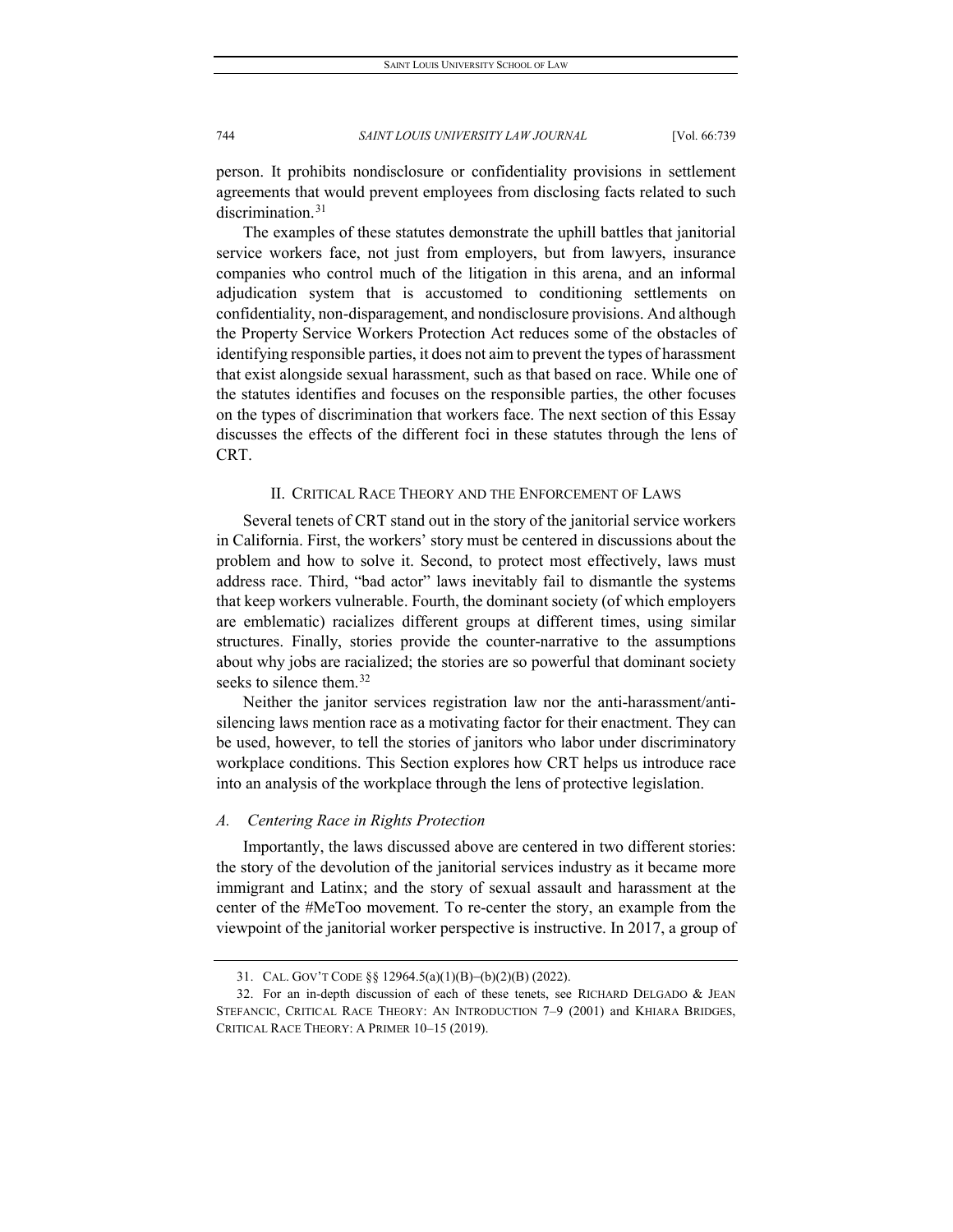workers sued Nugget Market, a chain of upscale grocery stores in northern California, for national origin and race discrimination.<sup>[33](#page-7-0)</sup> Nugget contracts with a janitorial services company to clean its stores nightly, and it also employs janitors in its stores.<sup>34</sup> The workers retained the Mexican American Legal Defense and Educational Fund ("MALDEF") to represent them.<sup>[35](#page-7-2)</sup> Their story is detailed in MALDEF's lawsuit.

Nugget hired one of the plaintiffs directly and hired the second one through a janitorial services company. The janitorial services company was not registered with the California Secretary of State as required by the law.[36](#page-7-3) At some point, the janitorial services company operated under two names but had the same owner, same manager, and same employees throughout its contract with Nugget.<sup>[37](#page-7-4)</sup> Both janitors were subjected to racial and national-origin-based epithets, insults, and jokes throughout their employment in Nugget's stores.<sup>[38](#page-7-5)</sup> On a daily basis, the janitors, both from Latin America, endured disparaging racial comments about Latinx persons.<sup>[39](#page-7-6)</sup> They were called "cholos;" they were accused of stealing jobs from Americans; managers mocked their native language; they were demeaned and dehumanized.<sup>[40](#page-7-7)</sup> When one of them complained about the harassment, he was fired.<sup>[41](#page-7-8)</sup> When the other complained, he was given negative performance reviews.<sup>[42](#page-7-9)</sup>

The janitors sued under 42 U.S.C. Section 1981 and Title VII of the Civil Rights Act of 1964 and made analogous hostile work environment claims under the California FEHA.<sup>[43](#page-7-10)</sup> They also claimed wrongful discharge in violation of public policy for the retaliation they suffered at the hands of Nugget and the janitorial services company.[44](#page-7-11)

In its summary judgment order, in addition to evaluating the harassment the employees endured at the hands of Nugget and the janitorial services company, the court focused on whether the janitors were employees or independent

<span id="page-7-1"></span><span id="page-7-0"></span><sup>33.</sup> Complaint at 1, Ramirez-Castellanos v. Nugget Market, Inc., No. 2:17-CV-01025-JAM-AC (E.D. Cal. May 16, 2017).

<sup>34</sup>*. Id*. at 3.

<sup>35</sup>*. Id*. at 1.

<sup>36.</sup> CAL. DEP'T INDUS. RELS., PERMITS, LICENSES, CERTIFICATIONS, AND REGISTRATIONS

<span id="page-7-5"></span><span id="page-7-4"></span><span id="page-7-3"></span><span id="page-7-2"></span><sup>(2022),</sup> https://www.dir.ca.gov/permits-licenses-certifications.html [https://perma.cc/6SHY-6X 7C].

<sup>37.</sup> Ramirez-Castellanos v. Nugget Market, Inc., 2020 WL 2770060 (E.D. Cal. May 28, 2020).

<sup>38.</sup> Complaint, *supra* note 33, at 5.

<sup>39</sup>*. Ramirez-Castellanos*, 2020 WL 2770060, at \*1.

<sup>40</sup>*. Id.* at \*6.

<sup>41</sup>*. Id.* at \*9.

<span id="page-7-11"></span><span id="page-7-10"></span><span id="page-7-9"></span><span id="page-7-8"></span><span id="page-7-7"></span><span id="page-7-6"></span><sup>42.</sup> Ramirez-Castellanos v. Nugget Market, Inc., 2020 WL 2770060, at \*9 (E.D. Cal. May 28, 2020).

<sup>43</sup>*. Id*. at \*1.

<sup>44</sup>*. Id*.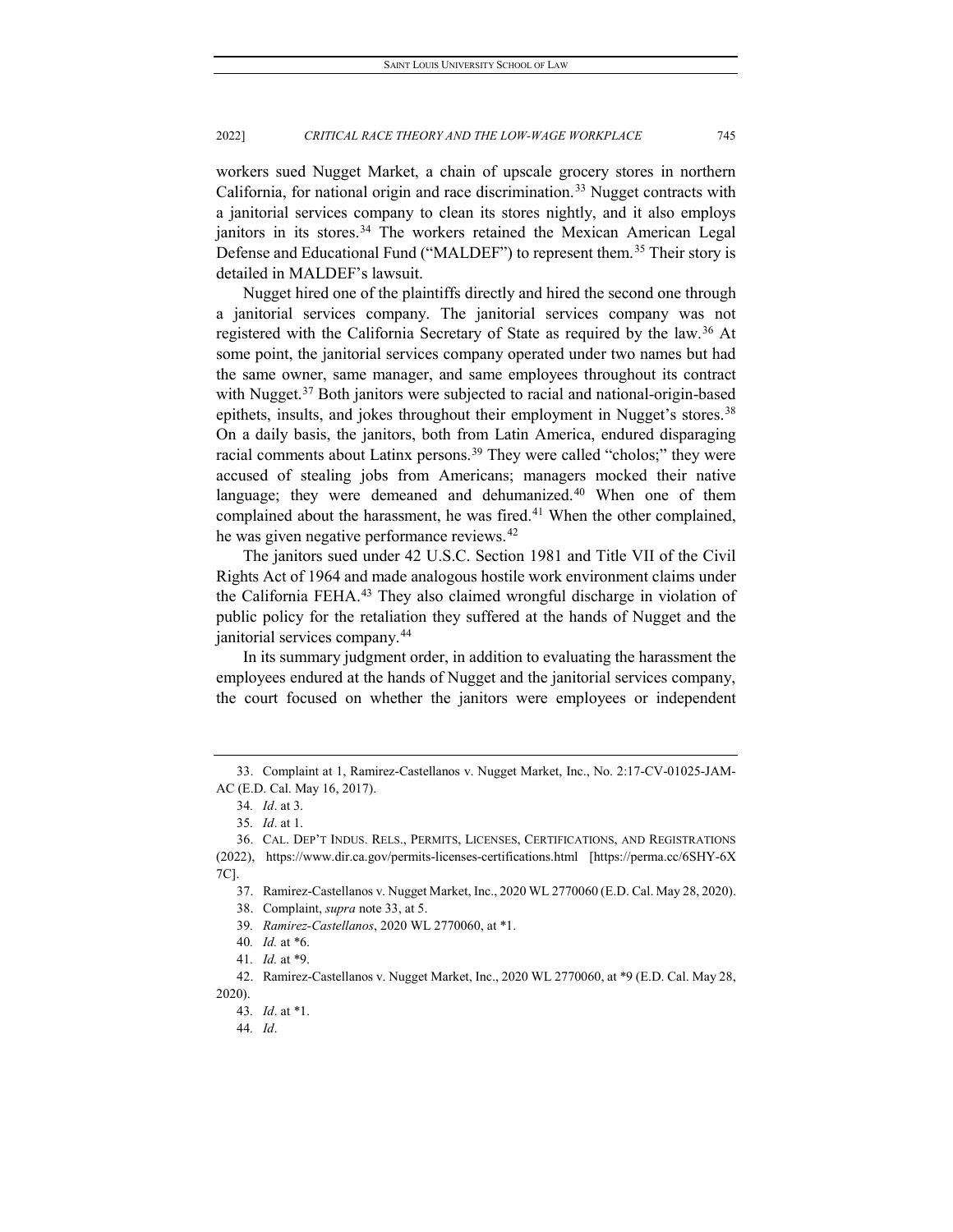contractors and whether the janitors sued the correct parties.[45](#page-8-0) This is where the Property Service Workers Protection Act lessens the litigation burdens for janitors. It holds employers like Nugget accountable for violations of employment laws even when they contract with third parties.<sup>[46](#page-8-1)</sup> Because the law focuses on sexual harassment, however, it is less clear whether education around harassment in these workplaces would cover the race-based harassment that the Nugget janitors experienced.

Until 2021, moreover, the anti-silencing laws enacted in the wake of #MeToo failed to protect against the race-based harassment the janitors endured. If they were to settle their lawsuit, they would not be able to avail themselves of the protections-against-confidentiality provisions that would allow public awareness of Nugget's discriminatory conduct. If they moved forward to trial, they would not be able to avail themselves of the lower standards of proof that the anti-harassment legislation allows for sexual harassment and assault victims.<sup>[47](#page-8-2)</sup>

#### *B. Bad Actors vs. Disrupting the System*

The bad actors in the Property Service Workers Protection Act are the flyby-night janitorial services companies that leave janitors without a recourse for employment law violations.

Although the Act expands liability to end-user companies like Nugget, it codifies a registration system that was historically designed to create distance between owners and workers.<sup>[48](#page-8-3)</sup> Importantly, although it extends protection to janitors whether they are employees, independent contractors, or franchisees, it leaves a broader system of employee-based protections in place. These CRT critiques focus on the power dynamics between janitors and end users like Nugget, and they seek to restore direct accountability between owners of capital and workers like the janitors.<sup>[49](#page-8-4)</sup> To achieve such accountability requires breaking down the systems—like the subcontractor system that exists today in janitorial services—that continue to make workers vulnerable.

The bad actors of the anti-silencing legislation are the actors—including, but not limited to the harasser—who seek to keep the company's workplace culture secret. These laws aim to shed light on the practices by ensuring that employment, settlement, and separation agreements no longer hide an employer's bad acts. Although exposing bad actors is a positive aspect of the legislation, it does not erase a system that allows for the bad actors to remain in supervisory positions even after the bad acts have occurred.

<span id="page-8-0"></span><sup>45</sup>*. Id.* at \*4–5.

<sup>46</sup>*. See* CAL. LAB. CODE § 1420(e) (2020).

<span id="page-8-2"></span><span id="page-8-1"></span><sup>47</sup>*. See* CAL. GOV'T CODE § 12923(b)–(d).

<span id="page-8-4"></span><span id="page-8-3"></span><sup>48</sup>*. See supra* Part II.A.

<sup>49</sup>*. See* DELGADO & STEFANCIC, *supra* note 32, at 125.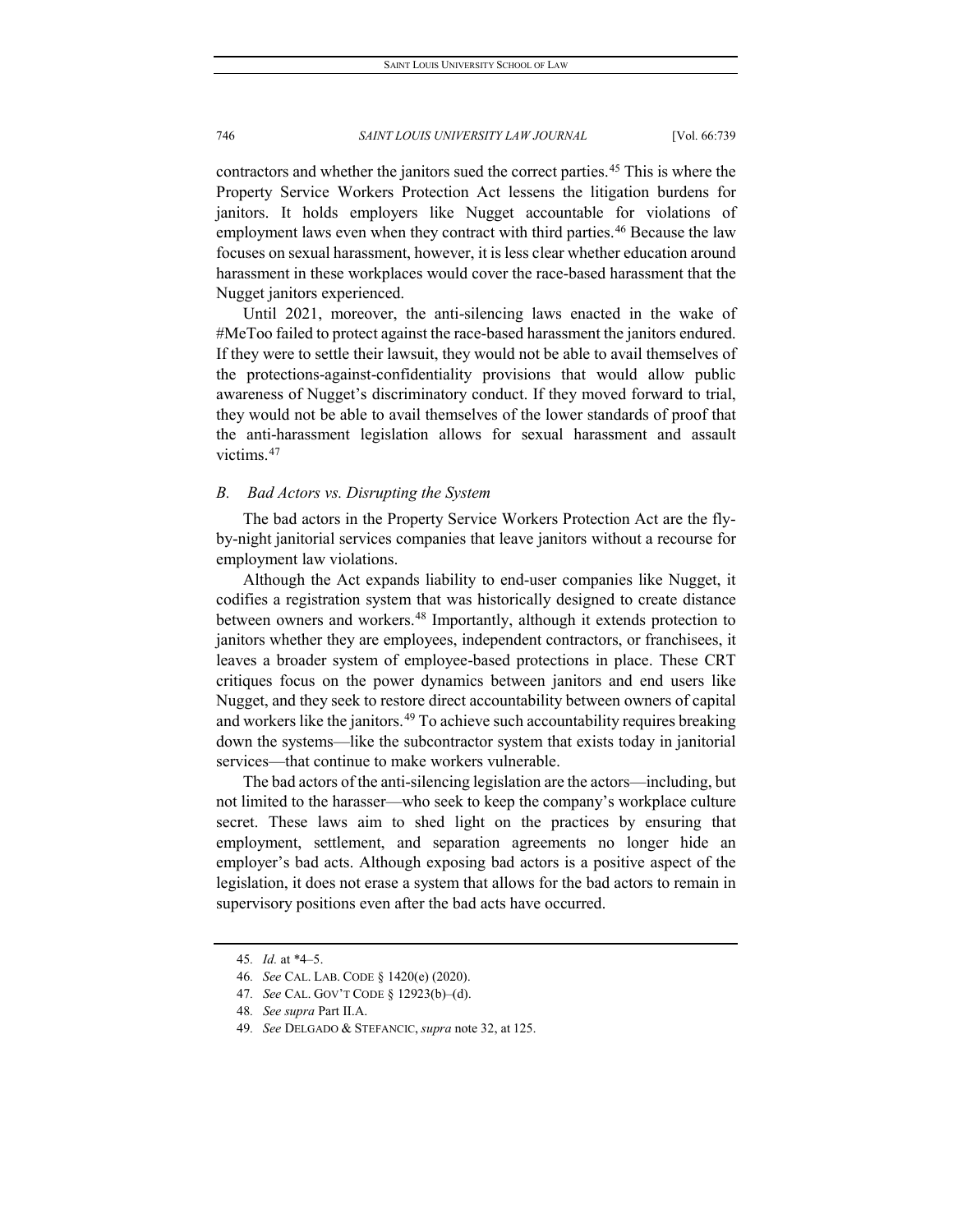#### *C. Racializing Different Groups Through Different Structures*

The Property Service Workers Protection Act itself reveals how the system of power relationships in the agricultural industry migrated to and dominated the low-wage service industry. At the same time that the contractor system displaced employment relationships, the mainstream narrative that Americans did not want these jobs hid the fact that at one time, the janitorial services industry was unionized and paid well.<sup>[50](#page-9-0)</sup> At the height of unionization, janitors were a mix of white and Black.<sup>[51](#page-9-1)</sup> As unionization decreased, the percentage of Latinx janitors increased.[52](#page-9-2) As employers responded to unionization efforts and created rules that stifled unionization, non-unionized contract work became the norm, and the composition of the workforce shifted from Black and white to Latinx.<sup>[53](#page-9-3)</sup> This structural shift in the industry, from a unionized to a contract work environment, necessitated the protections now found in the Property Service Workers Protection Act. The Act itself recognizes that the employment relationship in the janitorial industry is characterized by contract relationships rather than employment, and its focus is on ensuring that today's janitorial workers receive some level of protection in the structure that has evolved in the industry.

### *D. Providing the Counter-Narrative*

The Nugget lawsuit teaches us that the contracting system in today's janitorial services industry may be a distraction in the sense that it draws attention away from discriminatory practices against Latinx janitors, whether they are employees or subcontractors of the end user company. Recall that one janitor was directly employed by Nugget and another by a janitorial services company. Yet, they both produced evidence that they suffered discrimination and retaliation at the hands of Nugget supervisors.<sup>[54](#page-9-4)</sup> The counter-narrative recenters the discrimination at the heart of the story, and the statute makes questions of employment status secondary.

Second, the Nugget lawsuit demonstrates that hostile work environment claims are not limited to sex-based claims, despite the success of the #MeToo movement in spotlighting sex-based harassment. The most recent California legislation prohibiting confidentiality provisions in any discrimination-based settlement agreement confirms that the lived discriminatory experiences of the Nugget janitors deserve redress alongside the lived experiences of sex-based

<span id="page-9-1"></span><span id="page-9-0"></span><sup>50.</sup> Catherine L. Fisk et al., *Union Representation of Immigrant Janitors in Southern California: Economic and Legal Challenges*, *in* RUTH MILKMAN, ORGANIZING IMMIGRANTS: THE CHALLENGE FOR UNIONS IN CONTEMPORARY CALIFORNIA 200 (2000).

<sup>51</sup>*. See id.* at 202.

<sup>52</sup>*. Id*.

<sup>53</sup>*. Id.*

<span id="page-9-4"></span><span id="page-9-3"></span><span id="page-9-2"></span><sup>54.</sup> Ramirez-Castellanos v. Nugget Market, Inc., 2020 WL 2770060, at \*7, \*10 (E.D. Cal. May 28, 2020).